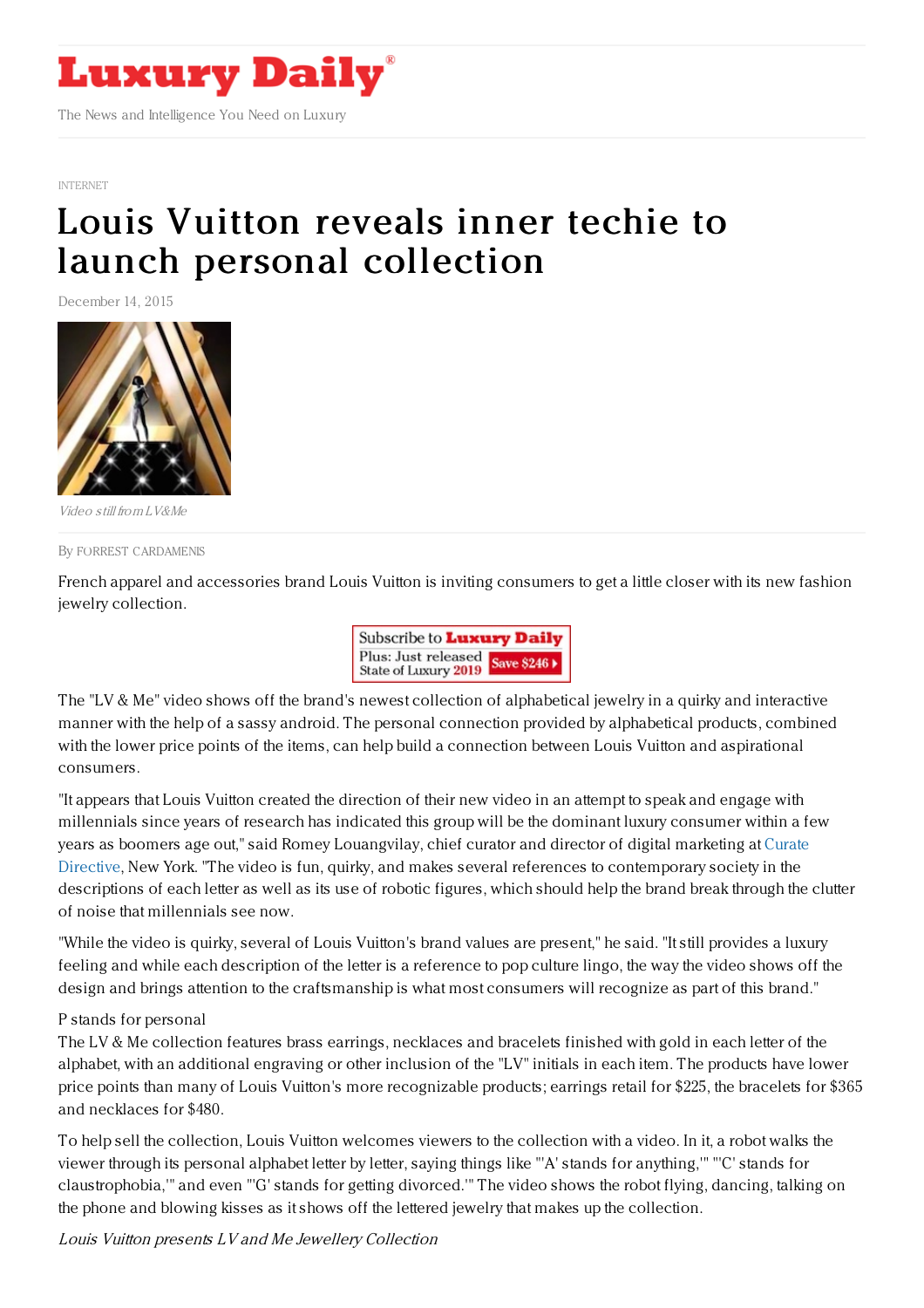Just below the option on Louis Vuitton's Web site to watch a full video, the user can select to watch a cut of the video edited to spell out a number of words. Those words are: "love," "glamour," "Paris," "vogue," "boys" and "LV&Me," as the ampersand  $(\&)$ , octothorpe  $(\#)$  and arroba  $(\&)$  are also available in the collection.

To further amplify the personal touch, users can input their name and create another video.

"The video cuts are choppy but overall, it adds a sense of customization for the user," Mr. Louangvilay said. "Louis Vuitton has always been about a custom luxury experience for the customer, and the video gives users that, therefore serving as an extension of the brand. In addition, having the ability to be part or join a story adds a cool factor for digital campaigns in the user's eyes."

Louis Vuitton, like many other high-end brands, often monograms its products to personalize and make something unique that can be sold to other people. Doing so strengthens the bond between consumer and brand by helping the former stand out as individual rather than as just another consumer.



# LV&Me "L" jewelry

This, along with the brand's profile, makes it an especially desirable brand. LV&Me jewelry can provide the same feeling of uniqueness as monogrammed goods, so the lower-priced pieces can help initiate a lasting relationship for aspirational consumers who may eventually graduate to more expensive and monogrammed goods.

Aspirational consumers often skew young, and the quirky tone and technology-influence of the video may hold particular appeal to those shoppers.

## N stands for new

Other fashion labels have also looked to less expensive personal jewelry to lure in consumers.

For example, in July French fashion label Chlo let consumers make its handbags her own with a new collection of alphabet charms.

Chlo introduced the line, available only in a select number of boutiques, via an email campaign and social media, spelling out the ways in which consumers can use the charms to express themselves. Compared to other types of customization that require a professional, such as embossing, this leaves the task to consumers themselves, opening up endless possibilities for creativity and reconfiguring (see [story](https://www.luxurydaily.com/chloe-puts-personalization-in-consumers-hands-with-alphabet-charms/)).



## Louis Vuitton Keepall Bandouliere

Although present mostly on the peripherals so far, other recent undertakings show that Louis Vuitton is keenly aware of the influence technology could soon exert over luxury as a whole.